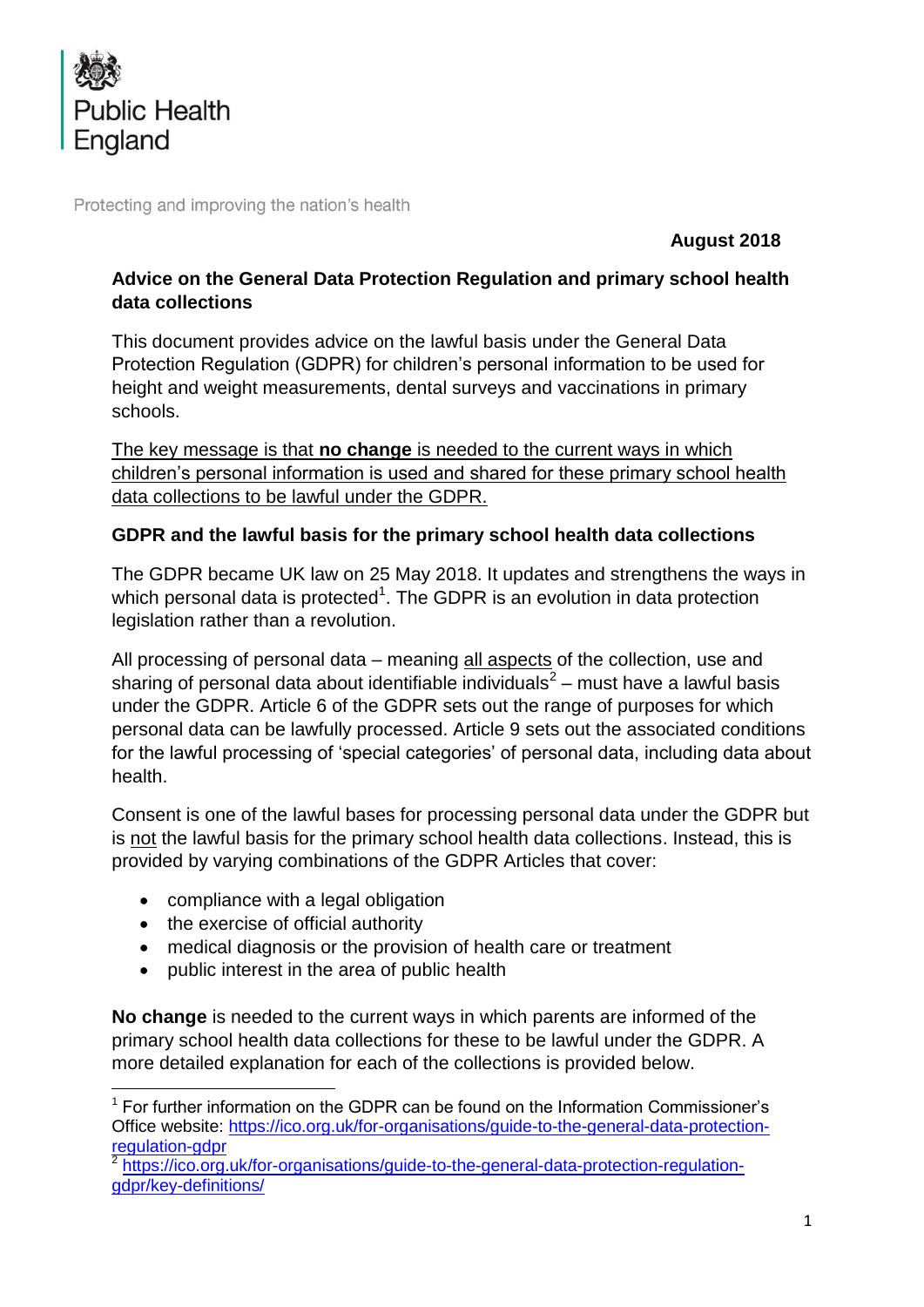## **1. GDPR and child height and weight measurements**

All Local Authorities in England are required to collect information on the height and weight of Reception and Year 6 school children as part of the National Child Measurement Programme (NCMP).

The NCMP data is used locally to inform the planning and delivery of health improvement services for children, and nationally to monitor trends in child obesity and overweight and support local public health initiatives.

The official authority for the NCMP is provided by The Local Authorities (Public Health Functions and Entry to Premises by Local Healthwatch Representatives) Regulations 2013<sup>3</sup> and The Local Authority (Public Health, Health and Wellbeing Boards and Health Scrutiny) Regulations 2013<sup>4</sup>. This official authority means that the lawful basis for processing children's personal data for this purpose is considered to be provided by:

- GDPR Article 6(1)(c) processing is necessary for compliance with a legal obligation
- GDPR Article 6(1)(e) processing is necessary for the performance of a task carried out in the public interest or in the exercise of official authority
- GDPR Article 9(2)(h) processing is necessary for medical diagnosis, the provision of health or social care or treatment or the management of health or social care systems

## **Informing parents**

The NCMP Regulations state that parents must be provided with the opportunity to withdraw their children from participation in the height and weight measurements.

No change is required to the way in which parents or persons with parental responsibility are provided with this opportunity for the 2018/19 school year onwards. Schools should continue to use the template information letter provided by Public Health England to inform parents that they can withdraw their children from the measurements<sup>5</sup>.

The NCMP Regulations also state that children's personal data can be shared by schools with the Local Authority or those working on behalf by the Local Authority to carry out the height and weight measurements<sup>6</sup>. This sharing continues to be lawful under the GDPR.

 3 <http://www.legislation.gov.uk/uksi/2013/351/contents/made>

<sup>&</sup>lt;sup>4</sup> <http://www.legislation.gov.uk/uksi/2013/218/contents/made>

<sup>&</sup>lt;sup>5</sup> The NCMP operational quidance and parental information letter template can be found at [https://www.gov.uk/government/publications/national-child-measurement-programme](https://www.gov.uk/government/publications/national-child-measurement-programme-operational-guidance)[operational-guidance](https://www.gov.uk/government/publications/national-child-measurement-programme-operational-guidance)

 $6$  Section 10 of The Local Authority (Public Health, Health and Wellbeing Boards and Health Scrutiny) Regulations 2013 [\(http://www.legislation.gov.uk/uksi/2013/218/contents/made\)](http://www.legislation.gov.uk/uksi/2013/218/contents/made)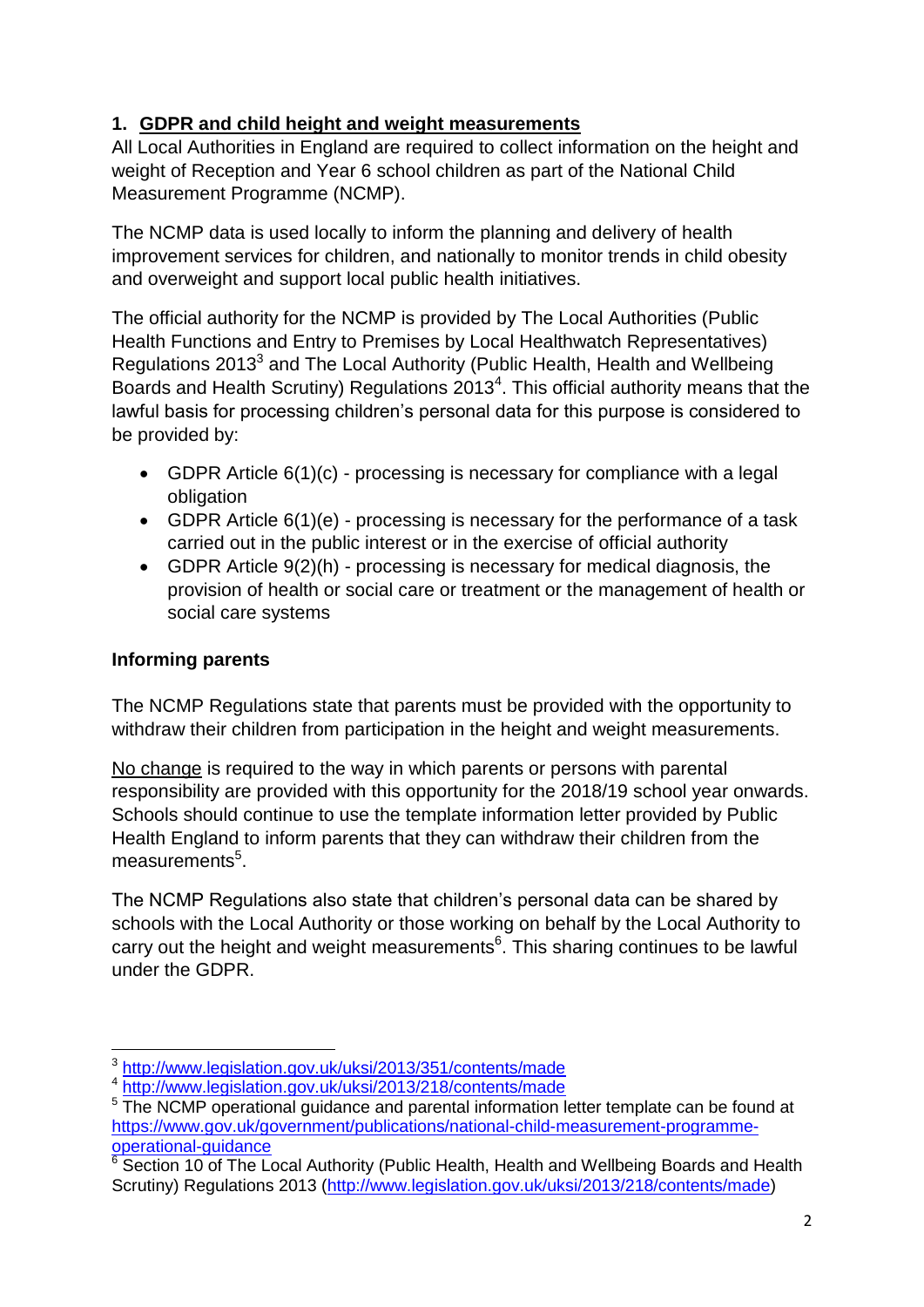# **2. GDPR and dental health surveys**

All Local Authorities in England are required to undertake dental surveys as part of a programme of work to help improve the dental health of people in their area.

The official authority for dental health surveys is provided by The NHS Bodies and Local Authorities (Partnership Arrangements, Care Trusts, Public Health and Local Healthwatch) Regulations 2012<sup>7</sup>. This official authority means that the lawful basis for processing children's personal data for this purpose is considered to be provided by:

- GDPR Article 6(1)(c) processing is necessary for compliance with a legal obligation
- GDPR Article 6(1)(e) processing is necessary for the performance of a task carried out in the public interest or in the exercise of official authority
- GDPR Article 9(2)(h) processing is necessary for medical diagnosis, the provision of health or social care or treatment or the management of health or social care systems

# **Informing parents**

Guidance on the management of dental surveys among five year old children in primary schools is published by Public Health England<sup>8</sup>.

Dental surveys involve a physical examination so the guidance states that the written agreement of parents or persons with parental responsibility must be obtained for their children to be included in a survey.

No change is required to the way in which this written agreement is obtained. Primary schools should continue to use the template information letter and agreement form provided by Public Health England. Only children for whom parental agreement has been received should be included in a survey.

# **3. GDPR and vaccinations**

The Secretary of State for Health & Social Care is required to take steps to protect the public from disease, such as by providing vaccination services. This specific responsibility is fulfilled by NHS England, which works with Local Authorities to vaccinate children in primary schools.

The official authority for the vaccination for primary school children is provided by the Health & Social Care Act 2012<sup>9</sup>. This official authority means that the lawful basis for processing children's personal data for this purpose is considered to be provided by:

 7 <http://www.legislation.gov.uk/uksi/2012/3094/contents/made>

 $8\overline{}$  The national protocol for the 2016/17 survey of five year old children can be found at [http://www.nwph.net/dentalhealth/survey-results%205\(16\\_17\).aspx](http://www.nwph.net/dentalhealth/survey-results%205(16_17).aspx)  $\overline{9}$